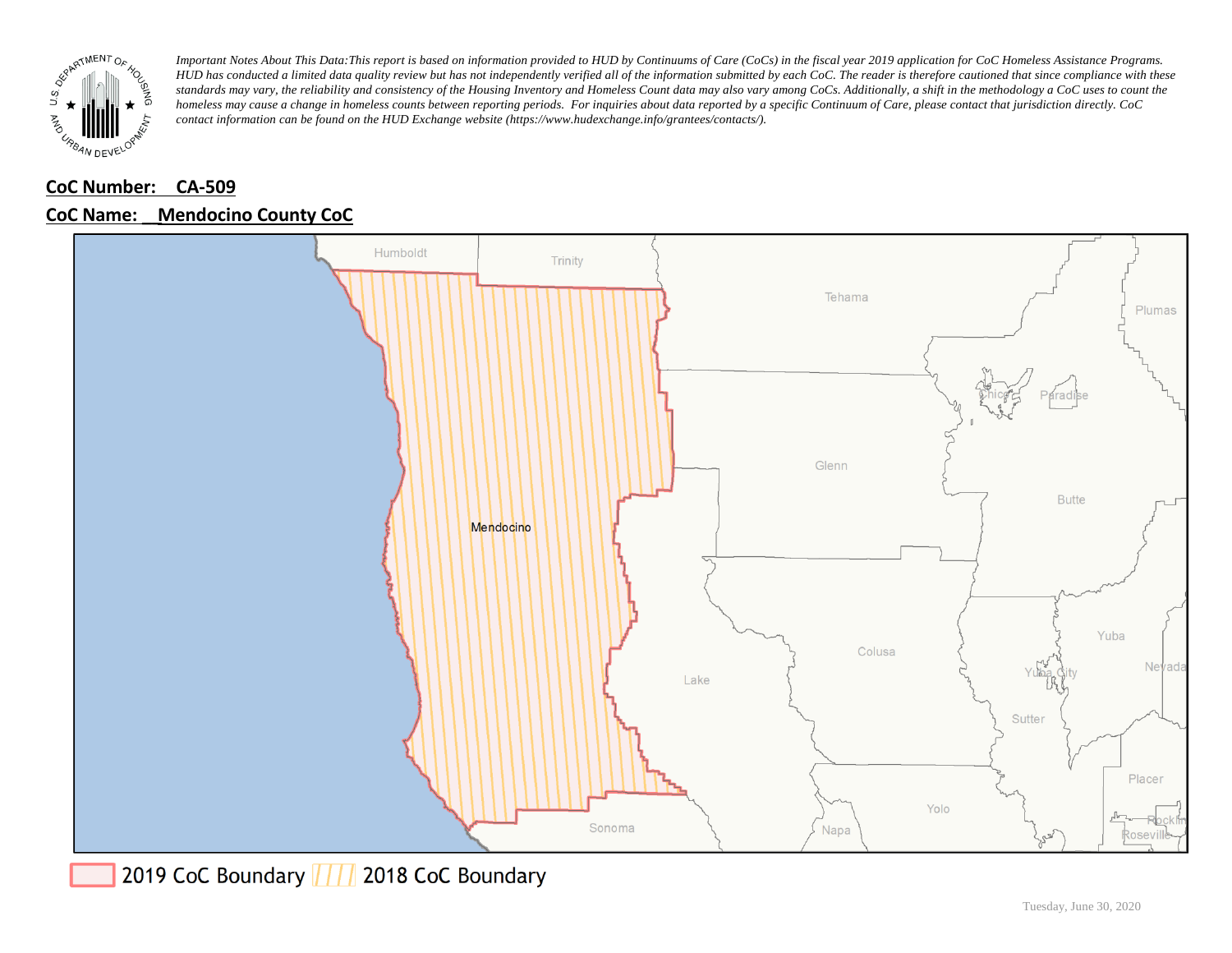

#### **CoC Number: CA-509**

#### **CoC Name: \_\_ Mendocino County CoC**



# **2019 Awards by Component and Renewal Type**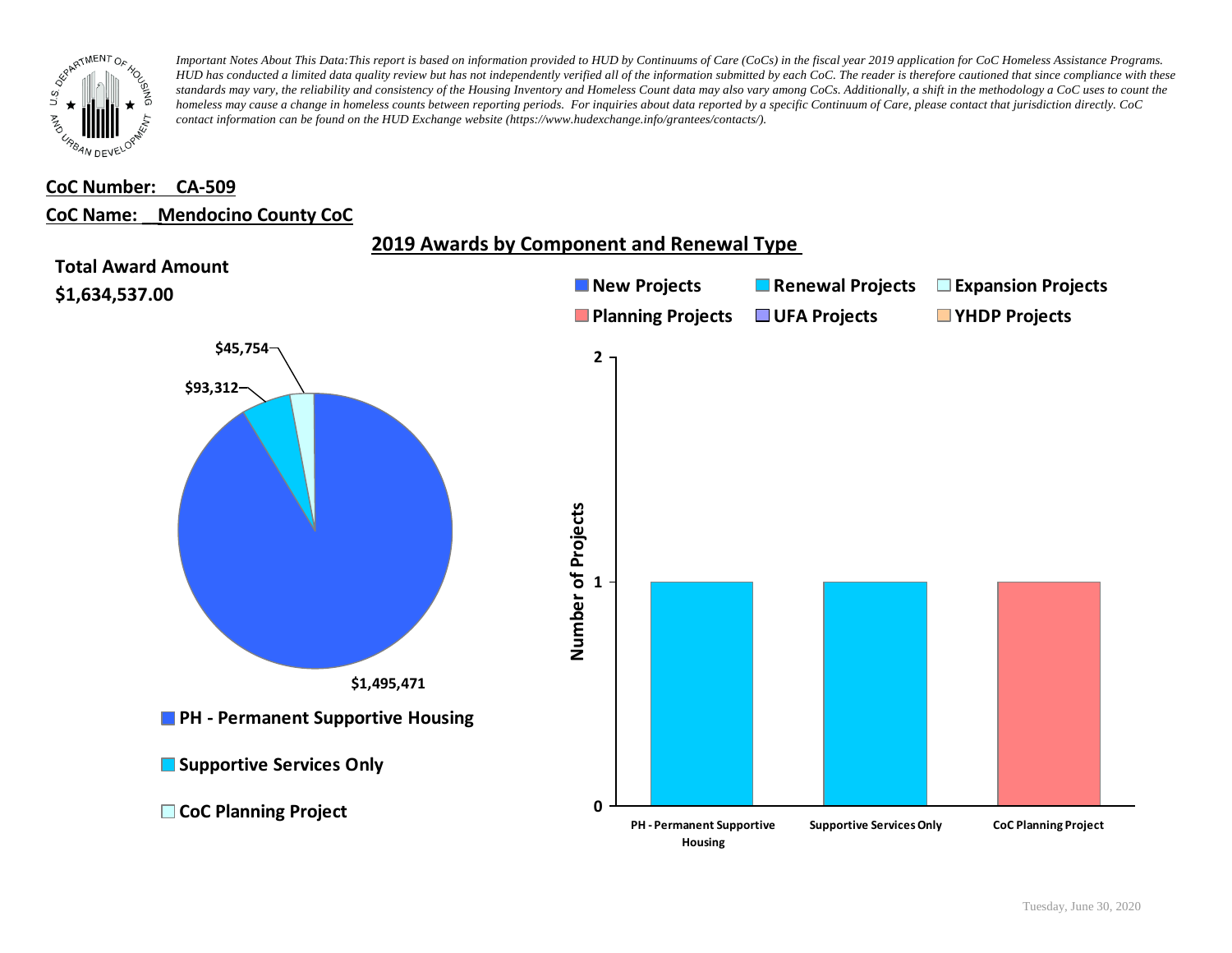

# **CoC Number: CA-509**

#### **CoC Name: \_\_ Mendocino County CoC**



## **2019 Housing Inventory Summarized by Target Population and Bed Type**

<sup>1</sup> Adult & Child Beds refer to beds for households with one adult (age 18 or older) and at least one child (under the age of 18).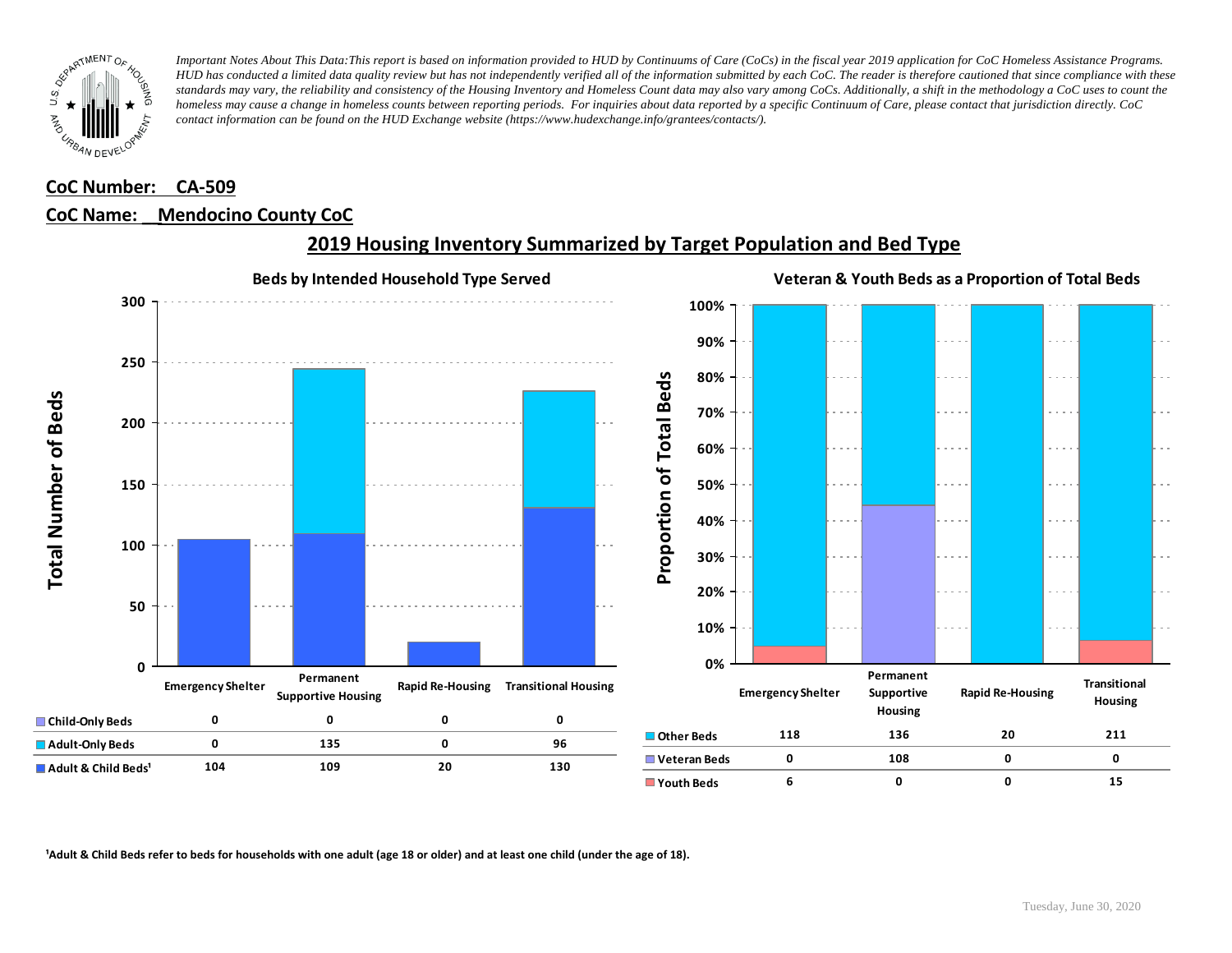

## **CoC Number: CA-509 CoC Name: \_\_ Mendocino County CoC**

# **2019 Point in Time Count Summarized by Household Type**



\* Safe Haven programs are included in the Transitional Housing category.

¹This category includes single adults, adult couples with no children, and groups of adults. ²This category includes households with one adult and at least one child under age 18.

³This category includes persons under age 18, including children in one-child households, adolescent parents and their children, adolescent siblings, or other household configurations composed only of children.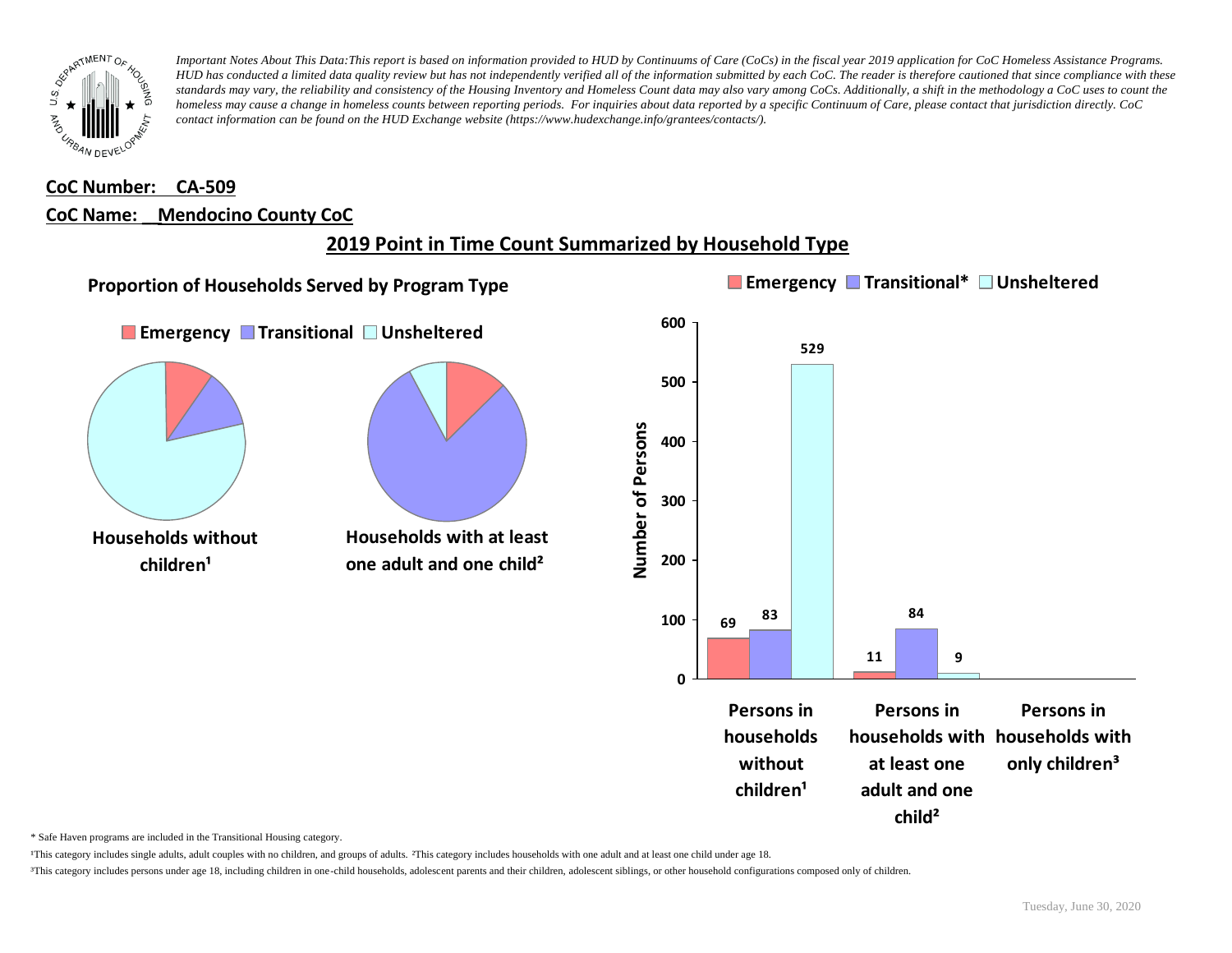

# **CoC Number: CA-509 CoC Name: \_\_ Mendocino County CoC**



### **2019 Point-In-Time Count Proportion of Persons in each Age Group by Household Type**

\* Safe Haven programs are included in the Transitional Housing category.

¹This category includes single adults, adult couples with no children, and groups of adults. ²This category includes households with one adult and at least one child under age 18.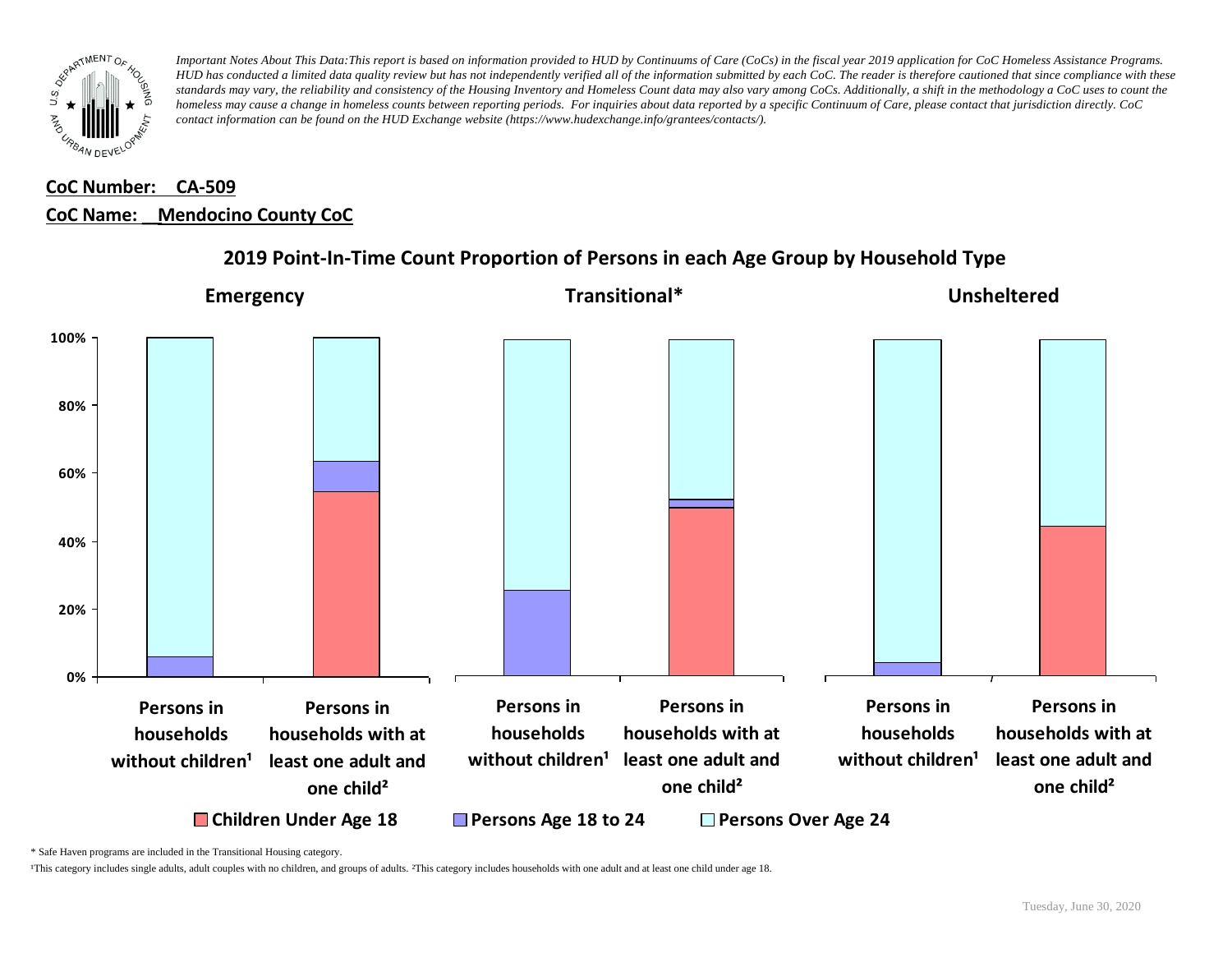

#### **CoC Number: CA-509**

#### **CoC Name: \_\_ Mendocino County CoC**



### **2019 Point in Time Count Summarized by Chronically Homeless by Household Type**

\* Safe Haven programs are included in the Transitional Housing category.

¹This category includes single adults, adult couples with no children, and groups of adults. ²This category includes households with one adult and at least one child under age 18.

³This category includes persons under age 18, including children in one -child households, adolescent parents and their children, adolescent siblings, or other household configurations composed only of children.